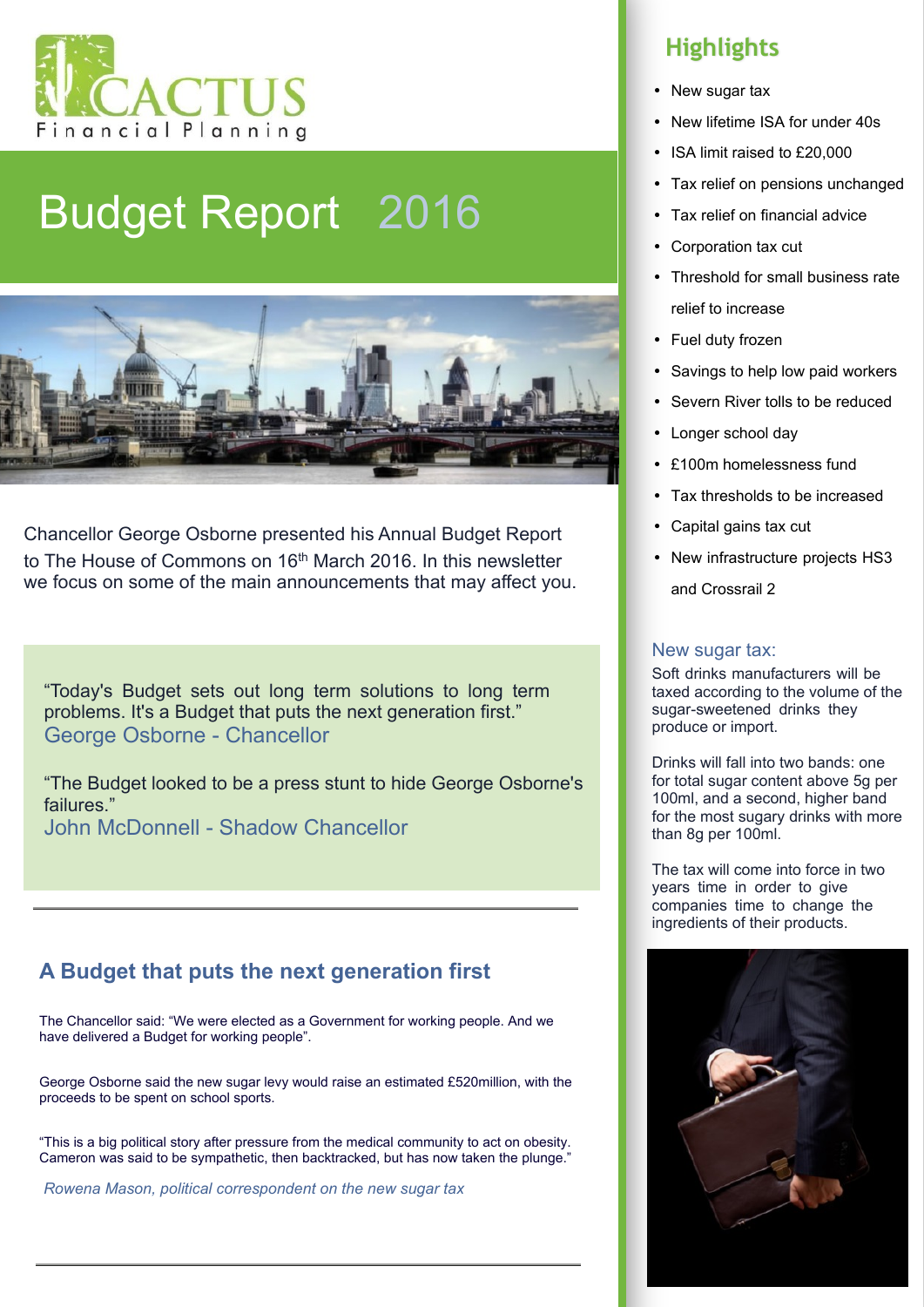# UK Budget **Overview** March 2016



### A Budget that puts the next generation first

The Chancellor of the Exchequer, George Osborne, launched his 2016 Budget with the words:

"*Today I report on an economy set to grow faster than any other major advanced economy in the world.*

*I report on a labour market delivering the highest employment in our history.*

*And I report on a deficit down by two thirds, falling each year and – I can confirm today – on course for a budget surplus."*

George Osborne said the government was presenting a Budget that would focus on the long term, "put the next generation first" and help make the UK "fit for the future".

Social mobility has been a key theme, as the UK chancellor vowed to help people "save and let them keep more of the money they earn". Most of the announcements involved a gloomy assessment of the economy and a bevy of tweaks to the tax system.

#### Economy:

Growth forecasts cut for every year. For 2016, that means a drop from 2.4 per cent to 2 per cent. The

Office for Budget Responsibility (OBR) also believes the economy is fundamentally less productive than previously thought. Inflation forecast for 2016 cut from 1 per cent to 0.7 per cent.

#### Public finances:

Debt to Gross Domestic product (GDP) revised up from 81.7 per cent to 82.6 per cent for 2016-17, which means Mr Osborne misses his target to have debt to GDP fall every year.

Borrowing forecast revised up from £49.9bn to £55.5bn for 2016-17, and for every other year until 2019, when the chancellor predicts an unexplained £10.4bn surplus.

New spending cuts of £3.5bn by 2020.

#### Business tax:

Corporation tax to fall from 20 per cent at the start of this parliament to 17 per cent by 2020.

New threshold for small business rate relief raised from £6,000 to £15,000. Mr Osborne estimates 630,000 businesses will no longer pay any business tax.

However, a series of other changes to the system are expected to raise £9bn over the Budget period,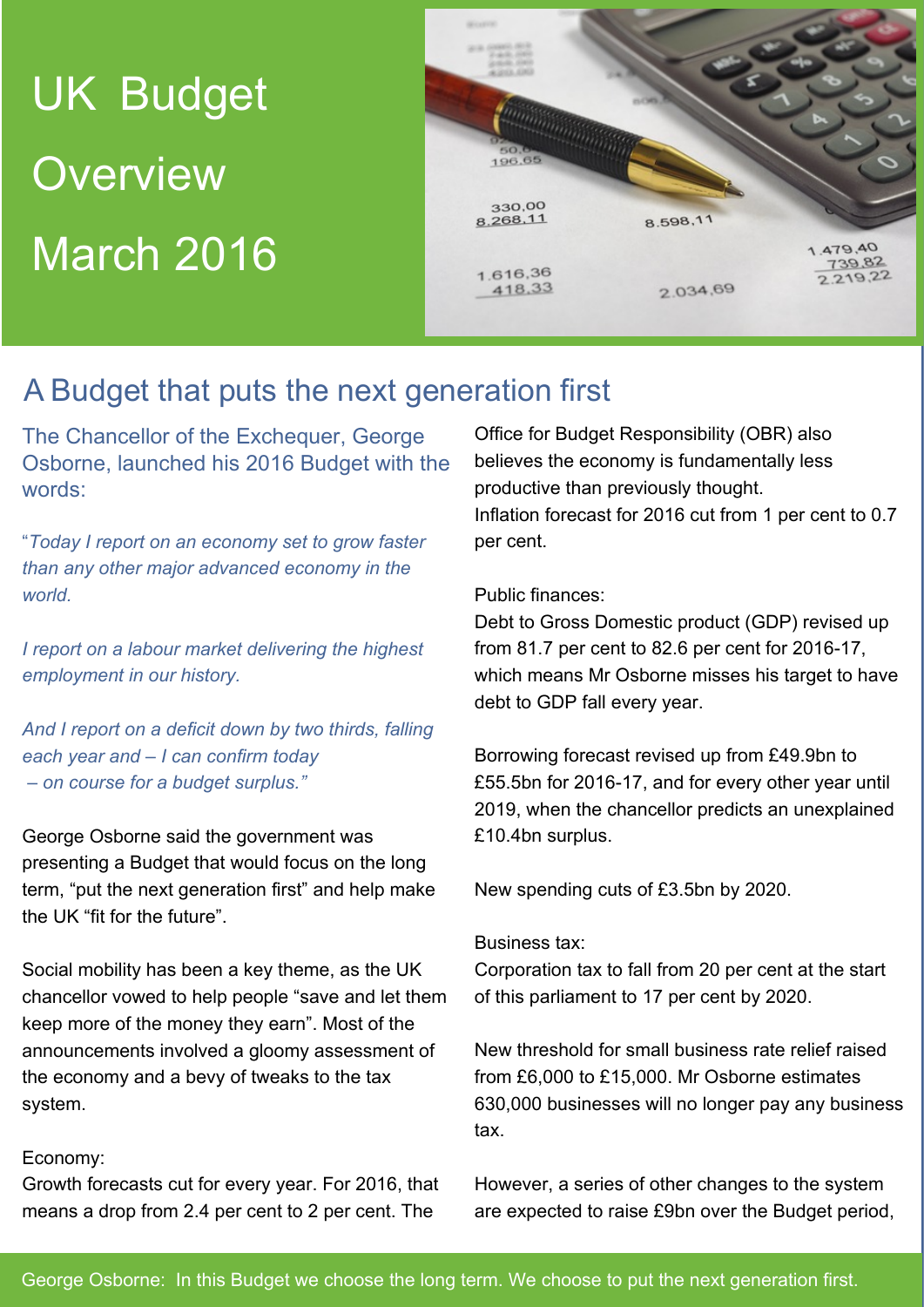### Personal

#### **Personal Taxation**

The personal tax allowance will be raised (from £11,000 2016- 2017) to £11,500 in April 2017- 2018.

Whilst higher rate income tax threshold will be increased (from £43,000 2016-2017) to £45,000 in 2017.

#### **ISA limit to rise**

The annual ISA (Individual Savings Allowance) will rise from £15,240 to £20,000 from April 2017.

#### **New Lifetime ISA for**

#### **homebuyers and retirement**

Millions of adults under 40 will be able to use a new Individual Savings Account (ISA) to buy a home or a pension, the chancellor has announced.

The Lifetime ISA will be launched in April 2017, and savers will receive a 25% bonus from the government.

They will be able to put in up to £4,000 a year, with the annual bonus of up to £1,000 paid until the age of 50.

And from April 2017 all savers will be able to put up to £20,000 a year into ISAs, up from £15,240 at the moment. So it will be possible to have both a standard and a Lifetime ISA, subject to the £20,000 limit.

### **Low paid workers to receive**

#### **savings bonus**

Employees on in-work benefits who put aside £50 a month would get a bonus of 50% after two years - worth up to £600.

#### **Pensions tax relief**

#### **unchanged**

The pensions tax relief on contributions was expected to have been axed during this budget, it has however been left unchanged.

### **Capital Gains tax to be cut**

#### **from 28% to 20%**

Capital gains tax (CGT) is to be cut this April from 28% to 20% for higher rate tax payers and from 18% to 10% for basic-rate taxpayers (does NOT apply for 2<sup>nd</sup> homes).

 Capital Gains Tax is a tax on the gain you make when you sell something (an 'asset') that has gone up in value. It is paid at a basic or higher rate

depending on the rate of Income Tax you pay.

#### **Financial Advice**

Consultation to be entered into on the possibility of introducing a Pension Advice Allowance. This will allow clients under 55 to take up to £500 tax free from their defined contribution pension plan to help pay for retirement advice.

#### **Money Advice Service**

The Money Advice Service is to be closed.



"The Lifetime ISA can be used to buy a home, or finance retirement"

Income from an ISA is tax free. Your ISA allowance is £15,240 Apr 2016-2017 and £20,000 Apr 2017-2018.



Working people: £11,500 personal allowance and a £45,000 higher rate threshold. Savers: new flexible Lifetime ISA for young people.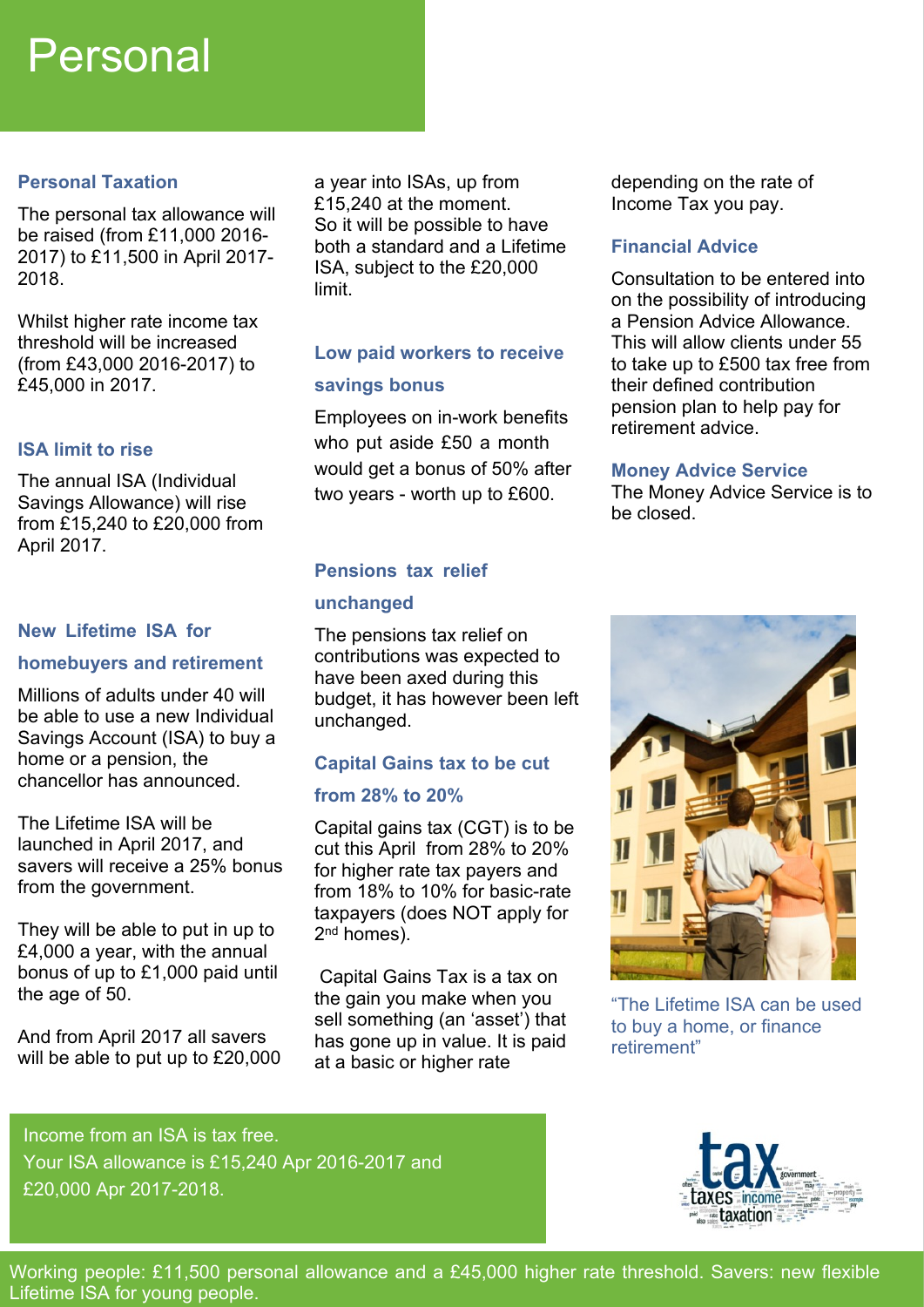## Business and Business Taxation

#### **Corporation tax**

The Chancellor announced that by April 2020 the rate of corporation tax would fall to 17%, the current rate is 20%.

#### **Business rates**

From April 2017, small businesses that occupy property with a rateable value of £12,000 or less will pay no business rates. Currently, this 100% relief is available if you're a business that occupies a property (e.g. a shop or office) with a value of £6,000 or less.

There will be a tapered rate of relief on properties worth up to £15,000. This means that 600,000 businesses will pay no rates.

#### **Class 2 National Insurance**

Currently, self-employed people have to pay Class 2 NICs at £2.80 per week if they make a profit of £5,965 or over per year. They also pay Class 4 NICs if their profits are over £8,060 per year. From April 2018, they will only need to pay one type of National Insurance on their profits, Class 4 NICs.

#### **Anti-tax avoidance**

Anti-tax avoidance and evasion measures to raise £12bn by 2020.

#### **Commercial stamp duty**

Commercial stamp duty 0% rate on purchases up to £150,000, 2% on next £100,000 and 5% top rate above £250,000. New 2% rate for high-value leases with net present value above £5m. Effective from midnight on 17<sup>th</sup> March 2016.

#### **Unfunded public sector pensions**

Unfunded public sector employer contributions to rise from 2019/2020. The discount rate is being set at 2.8% above the consumer price index (CPI). The government reviews the discount rate to unfunded public sector schemes every five years.



This Budget is backing businesses with a major overhaul of corporation tax reliefs and a big reduction in small business rates.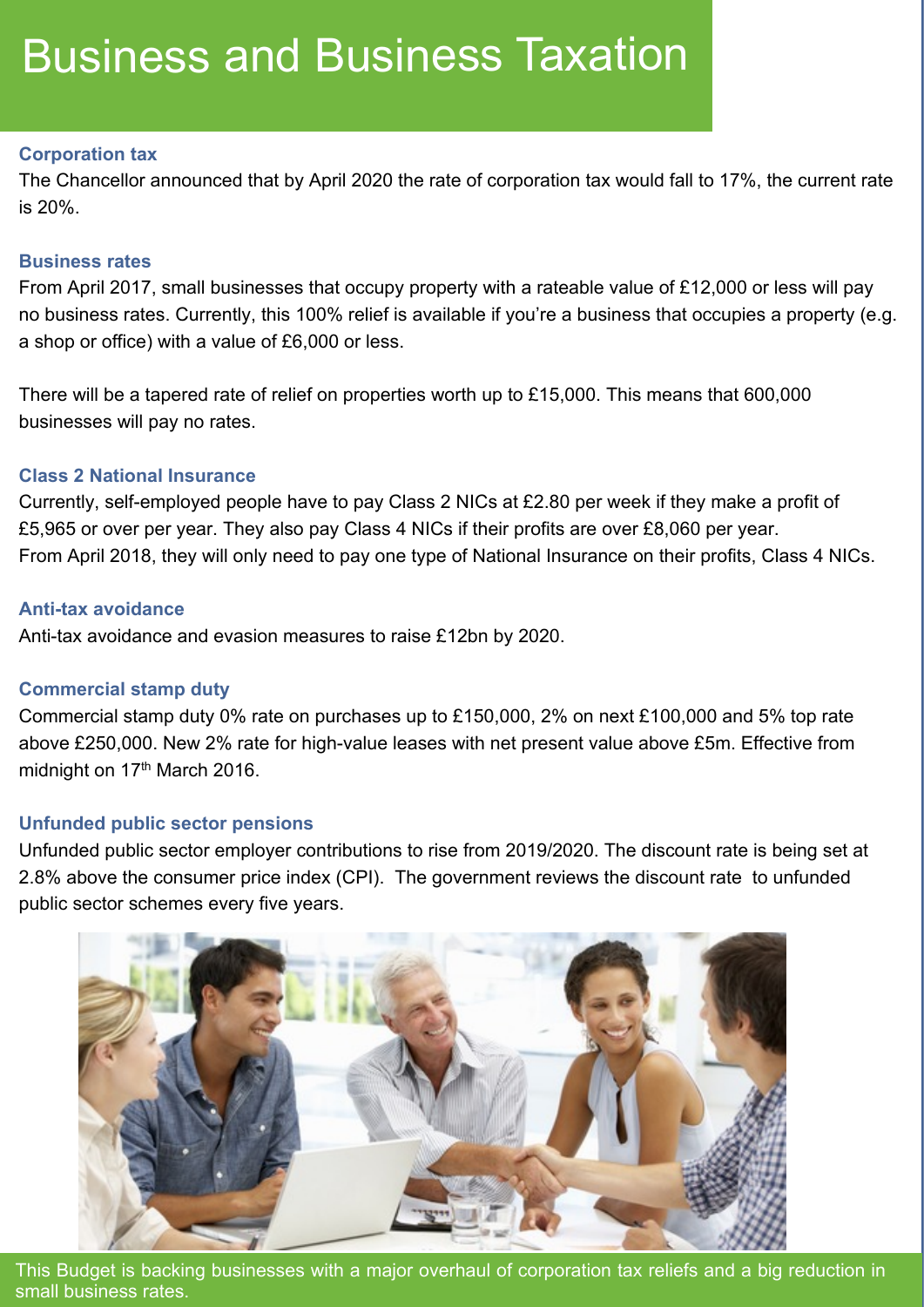## **Education**

#### **Every school will be an academy by 2022**

By the end of 2020, every school (currently under Local Authority control) in England will be an academy or free school – or be in the process of becoming one. This will give head teachers more control over their budget and the curriculum they teach.

The current system for funding schools will also be replaced by a fairer national funding formula from April 2017. There will be £20 million a year in additional money for schools in the north of England.

#### **Longer school day**

25% of secondary schools will be able to opt in to a longer school day from September 2017 so that they can offer a wider range of activities for pupils. There will be up to £285 million a year to pay for this.

#### **Sugar tax**

Soft drinks companies will pay a levy on drinks with added sugar from April 2018. This will apply to drinks with total sugar content above 5 grams per 100 millilitres, with a higher rate for more than 8 grams per 100 millilitres. This won't need to be paid on milk-based drinks or fruit juices.

This will be used to double the primary PE and sport premium (the additional money schools have to spend on PE and sports) to £320 million a year.

#### **Maths compulsory for pupils up to age 18**

Maths lessons could become compulsory for all pupils up until the age of 18.

Chancellor George Osborne announced the setting up of a review to determine whether the subject should be studied by all children until they leave education as part of a blueprint to ensure the next generation gets the "best start" in life for employment. In England, young people already have to stay in school or training until they are 18.

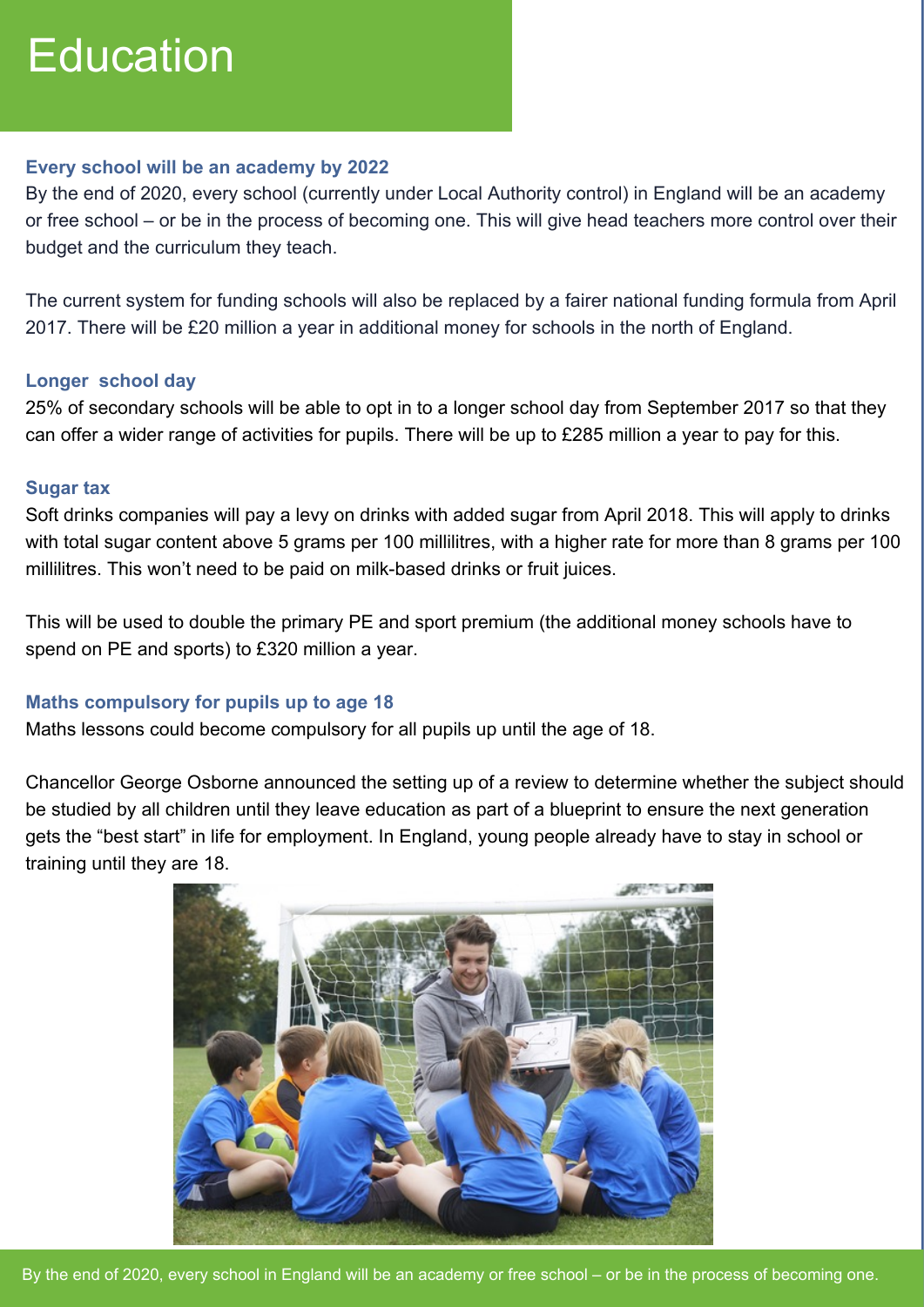## **Other Measures**

#### **Alcohol**

Duty on beer, spirits and some ciders has been frozen.

#### **Fuel duty**

Fuel duty has been frozen for the sixth consecutive year.

#### **Culture**

Cathedral repairs fund gets an extra £20m.

#### **Flood defences and insurance**

A £700m increase for flood defences and a 0.5% increase in the insurance premium tax to 10%.

#### **Infrastructure**

HS3 between Manchester and Leeds : £60 million has been announced to develop plans to cut journey times to around 30 minutes between Leeds and Manchester, as well as improving transport connections between other cities in the north.

Crossrail 2 to be commissioned: The proposed Crossrail 2 route will connect South-West and North-East London, increase tube capacity and reduce the pressure on Victoria and Waterloo stations.

#### **Homelessness**

£100 million to help people move on from emergency hostels and refuges. This will pay for 2,000 places to live for those who need to move on from emergency hostels and refuges.

#### **Tolls on Severn River crossings**

Tolls on Severn River between England and Wales to be halved by 2018.

#### **EU referendum and Brexit**

The Office for Budget Responsibility warns leaving Europe could have negative implications for business and consumer confidence.



An improved east-west rail link named "Northern Powerhouse Rail" which aims to reduce journey times from 50 minutes to 30 minutes between Leeds and Manchester. Also plans for 18 mile road tunnel under the Peak District to speed up journey times between Manchester and Sheffield.